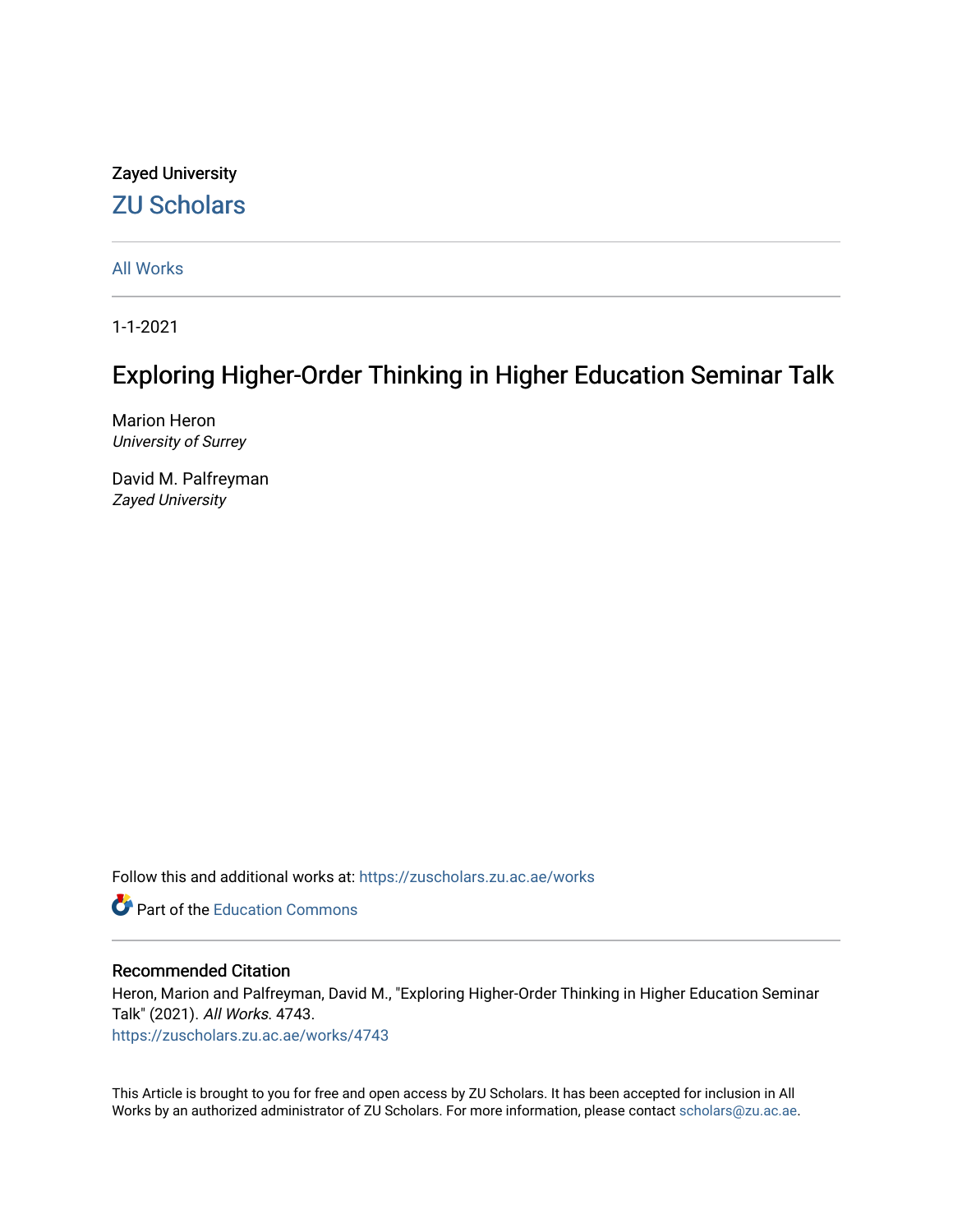

**College Teaching**



**ISSN: (Print) (Online) Journal homepage:<https://www.tandfonline.com/loi/vcol20>**

# **Exploring Higher-Order Thinking in Higher Education Seminar Talk**

**Marion Heron & David M. Palfreyman**

**To cite this article:** Marion Heron & David M. Palfreyman (2021): Exploring Higher-Order Thinking in Higher Education Seminar Talk, College Teaching, DOI: [10.1080/87567555.2021.2018397](https://www.tandfonline.com/action/showCitFormats?doi=10.1080/87567555.2021.2018397)

**To link to this article:** <https://doi.org/10.1080/87567555.2021.2018397>

6

© 2021 The Author(s). Published with license by Taylor & Francis Group, LLC.



Published online: 21 Dec 2021.

 $\overrightarrow{S}$  [Submit your article to this journal](https://www.tandfonline.com/action/authorSubmission?journalCode=vcol20&show=instructions)  $G$ 

| <b>III</b> Article views: 58 |
|------------------------------|
|                              |



 $\overrightarrow{Q}$  [View related articles](https://www.tandfonline.com/doi/mlt/10.1080/87567555.2021.2018397)  $\overrightarrow{C}$ 



[View Crossmark data](http://crossmark.crossref.org/dialog/?doi=10.1080/87567555.2021.2018397&domain=pdf&date_stamp=2021-12-21)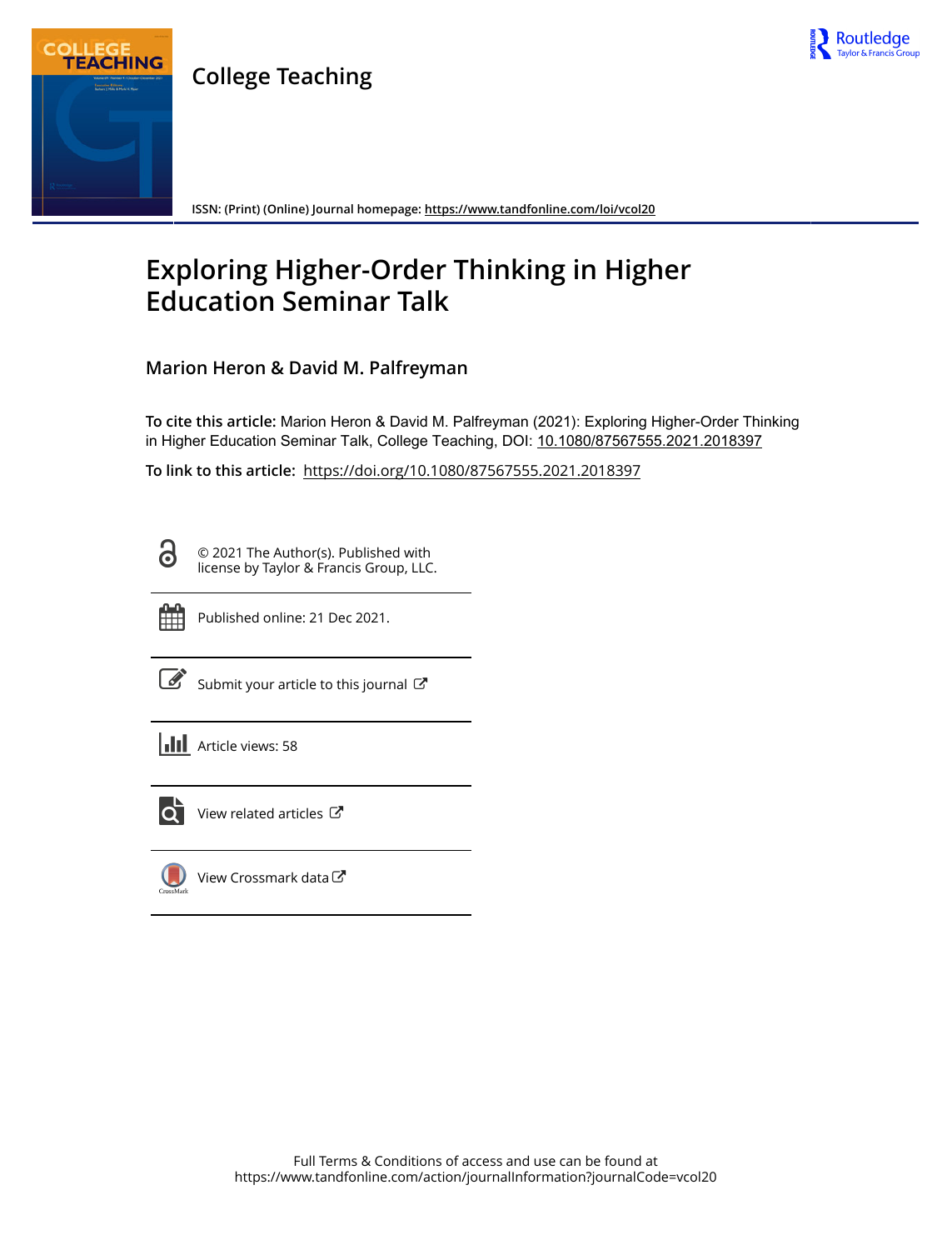Routledge Taylor & Francis Group

<u>ခါ</u> OPEN ACCESS

Check for updates

# **Exploring Higher-Order Thinking in Higher Education Seminar Talk**

M[a](#page-2-0)rionHeron<sup>a</sup> **D** and David M. Palfreyman<sup>[b](#page-2-1)</sup>

<span id="page-2-1"></span><span id="page-2-0"></span>aUniversity of Surrey; bZayed University

#### ABSTRACT

A key purpose of higher education seminars is to support higher-order thinking, yet empirical evidence of how this is evidenced and scaffolded in higher education remains scarce. Building on previous work on identifying rhetorical and linguistic devices for argumentation, we found that higher-order thinking can be evidenced through using metaphors, linking ideas to personal experiences and emotional connections. Findings also suggest that the types of tutor questioning can support (or not) how students evidence their claims and demonstrate higher-order thinking. We conclude with recommendations for practice including greater teacher and student metacognitive awareness of the features of quality seminar discourse.

#### **KEYWORDS**

Araumentation justification; higher-order thinking; linguistic devices; questions; rhetorical devices

# **Introduction**

<span id="page-2-11"></span>In this paper, we look at how classroom discourse can support the objectives of the university seminar. Seminars aim to "foster criticality and promote individualized thinking" (Walsh and O'Keeffe [2010](#page-9-0), p. 154) through discussion, argumentation and verbal reasoning. Higher-order thinking refers to activities such as analyzing, synthesizing or evaluating ideas (Krathwohl [2002](#page-8-0)) and is often mentioned in association with *integrative learning* (Nelson Laird et al. [2014\)](#page-9-1).

<span id="page-2-10"></span><span id="page-2-7"></span>Higher-order thinking skills are critical to developing conceptual and disciplinary understanding. In a school context, studies have demonstrated that exploratory talk and accountable talk in which students make their thinking visible, such as supporting claims and defending ideas, result in greater achievement in English and science (Alexander, Hardman, and Hardman [2017](#page-8-1); Mercer and Howe [2012\)](#page-9-2). In a higher education context, research has shown that higher-order thinking is linked to academic achievement in disciplines such as Accounting (Kealey, Holland, and Watson [2005\)](#page-8-2) and English literature, English teaching and Translation (Ghanizadeh [2017\)](#page-8-3).

<span id="page-2-6"></span><span id="page-2-4"></span><span id="page-2-2"></span>Whilst research on the quality of classroom discourse is a well-established field of study in the compulsory school sector, and despite the importance of seminars for developing disciplinary understanding, research on the quality of classroom discourse in the higher education context is scant. Furthermore, how

students justify their claims and how the questioning (either teachers or students) might support (or not) the quality of classroom discourse remains under-researched. The contribution of this paper is to identify rhetorical and linguistic features of quality seminar discourse which reflects and supports higher-order thinking. It is hoped that recognition of quality educational talk can raise teacher and students' metacognitive awareness of the role of dialogic seminar talk in developing disciplinary understanding (Howe et al. [2019](#page-8-4)).

## <span id="page-2-5"></span>**Literature review**

<span id="page-2-12"></span><span id="page-2-8"></span><span id="page-2-3"></span>From a sociocultural perspective, thought emerges through talk, with talk moves *constituting* thinking Vygotsky ([1986\)](#page-9-3). In terms of classroom practice, Alexander's ([2005\)](#page-8-5) *dialogic teaching approach* describes both the classroom dynamics and types of talk necessary for dialogic interaction. In Mercer and Howe's [\(2012](#page-9-4)) *exploratory talk*, children make their reasoning visible through justification, challenge and explanations. Relatedly, *accountable talk* (Michaels, O'Connor, and Resnick [2008\)](#page-9-5) describes classroom talk in which all participants listen to each other respectfully, explain and justify their ideas and support their ideas with evidence.

<span id="page-2-9"></span>At a micro-level, certain linguistic features have been found to mark higher-order thinking (Boyd

© 2021 The Author(s). Published with license by Taylor & Francis Group, LLC.

CONTACT Marion Heron **S**[m.heron@surrey.ac.uk](mailto:m.heron@surrey.ac.uk) **co** Surrey Institute of Education, University of Surrey, 16DK03, Stag Hill Campus, Guildford, Surrey GU2 7XH, UK.

This is an Open Access article distributed under the terms of the Creative Commons Attribution-NonCommercial-NoDerivatives License ([http://creativecommons.org/licenses/by-nc](http://creativecommons.org/licenses/by-nc-nd/4.0/)[nd/4.0/](http://creativecommons.org/licenses/by-nc-nd/4.0/)), which permits non-commercial re-use, distribution, and reproduction in any medium, provided the original work is properly cited, and is not altered, transformed, or built upon in any way.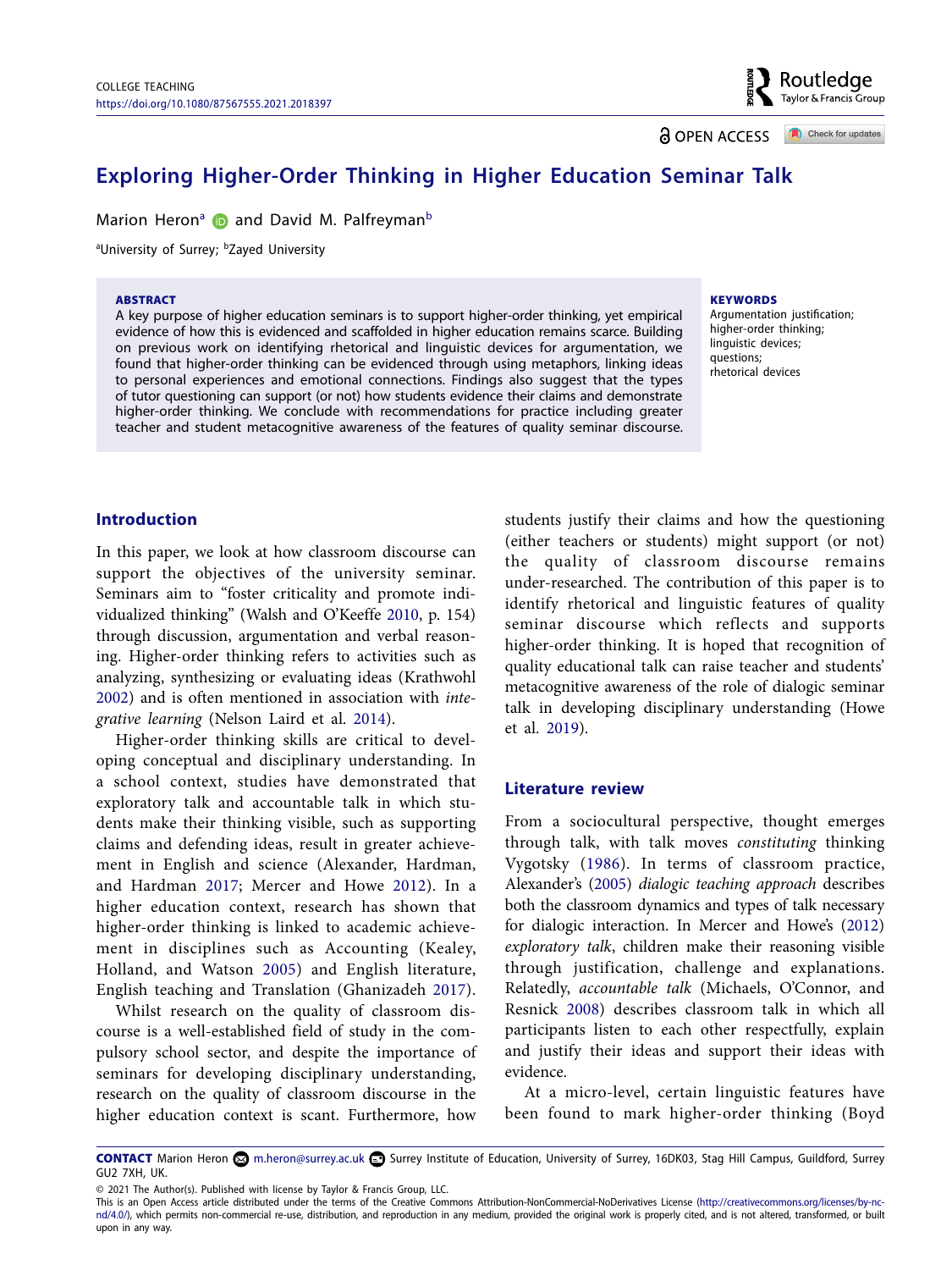<span id="page-3-6"></span><span id="page-3-1"></span>and Kong [2017](#page-8-6); Michaels, O'Connor, and Resnick [2008](#page-9-5)). These features include reasoning words such as *so, might, could, because, think* and *agree* (Boyd and Kong [2017](#page-8-6)). Boyd and Kong ([2017\)](#page-8-6) also highlight that the teacher's use of such reasoning words can *prompt* higher-order thinking amongst students. Similarly, a number of rhetorical moves have been identified as evidencing higher-order thinking. For example, Reznitskaya et al. ([2009\)](#page-9-6) highlighted five types of justification which indicate higher-order thinking: metadiscursive links to text and references to feelings; hypothesizing; reference to abstract principles and application to a new context. Although their study explored argumentation in writing, we contend that these argumentation skills are highly relevant for a seminar discussion in which students are expected to support and provide evidence for claims.

<span id="page-3-7"></span>Rhetorical moves in the form of questions have received considerable attention as a tool for fostering (or not) higher-order thinking. The much-maligned closed question, 'known answer' or display question (requiring a predetermined answer) has generally been described as a ubiquitous feature of the classroom interaction (Walsh [2002\)](#page-9-7) and critiqued for closing down the interaction. However, a counter-perspective argues that closed questions or display questions can function as a support by encouraging students to build on prior knowledge (Myhill and Dunkin [2005](#page-9-8)) and contribute to a trajectory of classroom talk that guides the students to construct new understandings. Specifically, closed questions can function to probe deeper thinking (Boyd and Markarian [2015\)](#page-8-7). Given the debate in the literature on types of questions, arguably then, we should consider *how* teachers use questions in the wider context of the interaction (Henning [2005\)](#page-8-8).

<span id="page-3-5"></span><span id="page-3-3"></span><span id="page-3-0"></span>As well as classroom discourse which fosters higher-order thinking, studies have identified that an artifact, such as a worksheet, can support classroom discourse required for higher-order thinking by providing a clear purpose for the interaction (Hennessy et al. [2021](#page-8-9); Heron [2019\)](#page-8-10).

<span id="page-3-4"></span><span id="page-3-2"></span>In this paper we put to work a framework of rhetorical moves for justification (Reznitskaya et al. [2009\)](#page-9-6) and linguistic devices for reasoning (Boyd and Kong [2017](#page-8-6)) to explore how teachers and students scaffold and evidence higher-order thinking in an HE seminar context in which students are all L2 speakers of English. This paper contributes to the emerging field of literature on higher-order thinking in an HE context by offering a fine-grained analysis of how higher-order thinking is constituted *in* and

*through* seminar talk and the role of metadiscursive references and artifacts in this process. A further contribution is to provide a framework with which tutors can monitor their classroom talk and develop their questioning and other rhetorical moves to support higher-order thinking.

# **The study**

# *Research contexts and participants*

The institutions in this study were the respective workplaces of the two researchers. Both institutions are English as a medium of instruction (EMI) contexts, one in the UK (University A) and the other in the UAE (University B). They share several features of multiculturalism and multilingualism due to the linguistically diverse backgrounds of students and tutors, and the wider environment including the university campus.

The participants in University A were a group of international post-graduate students on a one-year taught MA TESOL program. The group comprised three female students from Turkey, Czech Republic and China – all English L2 speakers. The tutor is also female, an English L1 speaker from the UK. The group met once a week for two hours for the module and the style of the seminar was interactive with all students and tutor sitting around a table together.

The participants in University B were a group of 12 BA Education students studying to be teachers in the UAE public school system, and the female tutor was from Ireland and was an L1 English speaker. The students were all female, Arabic L1, English L2 speakers. The group met in total three hours a week. The module under study in both universities was Second Language Acquisition.

# *Research questions*

The study aimed to answer the following questions:

- 1. What evidence of higher-order thinking can be seen in seminar interaction?
- 2. How can tutors scaffold higher-order thinking in the seminar interaction?

Based on the findings, we hope to draw some tentative conclusions about how higher-order thinking discourse can be fostered in university seminars through interaction and the joint pursuit of educational goals.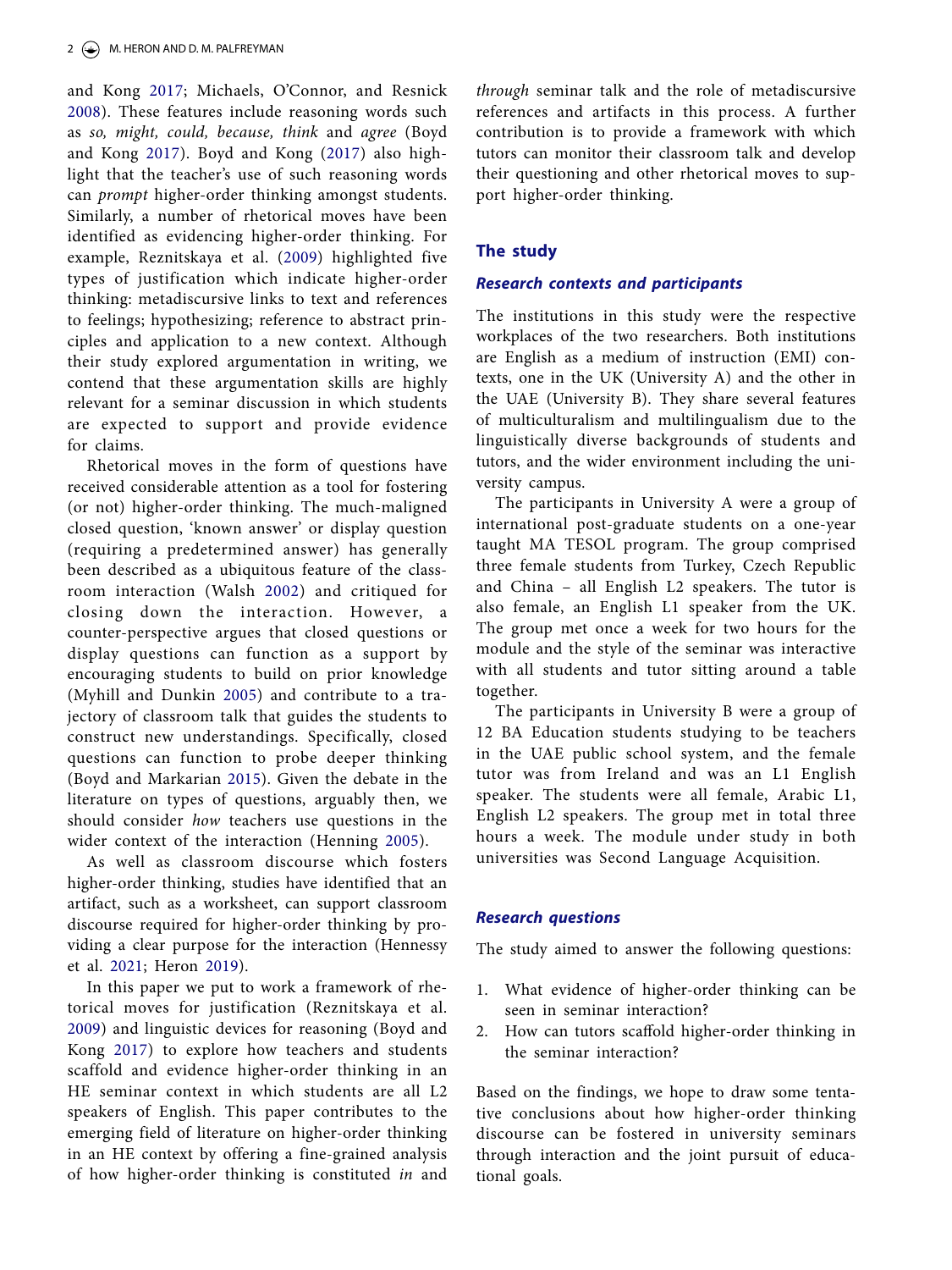<span id="page-4-0"></span>**Table 1.** Coding frameworks for analysis.

| Level of analysis   | Framework                                              | Coding                                                                                                                                                                        |
|---------------------|--------------------------------------------------------|-------------------------------------------------------------------------------------------------------------------------------------------------------------------------------|
| Rhetorical moves    | Argument justifications (Reznitskaya et al.<br>2009)   | Textual<br>٠<br>Affective<br>٠<br>Hypothetical<br>٠<br>Abstract<br>٠                                                                                                          |
|                     | Additional inductive codes                             | Contextualizing<br>٠<br>Using metaphors<br>Experiential<br>٠<br>Exemplification<br>٠<br>Comparing & contrasting                                                               |
| Linguistic features | Questioning<br>Reasoning words<br>(Boyd and Kong 2017) | Closed question (asks for a pre-determined answer)<br>Open question (no pre-determined answer)<br>might; maybe; could; would; think; so; because; but;<br>how; why; agree; if |

#### *Data*

Data were gathered from audio recordings of one seminar event in each context. The audio recordings were transcribed verbatim noting the words and indicating sections which were inaudible.

Ethical approval was granted by the Ethics committees of both institutions. Permission was sought from all participants in the study and an opportunity to withdraw was granted as part of the universities' ethics procedures. The researchers were known to the teacher participants in their own contexts, and both researchers had taught on the respective modules at the center of this research. Despite possible bias in the analysis and interpretation, we believe our familiarity with the context and the participants provided a valuable resource (Holliday [2007\)](#page-8-11) to enrich the data. To mitigate any possible bias in the data analysis and interpretation, we account for our analytical 'workings' (Holliday [2007\)](#page-8-12) below.

## <span id="page-4-2"></span>*Analysis*

<span id="page-4-4"></span><span id="page-4-3"></span>This study drew on the methodology of sociocultural discourse analysis (SDA) (Mercer [2010\)](#page-8-13), a set of methods and procedures which aims to examine "how people pursue joint educational activities" (Mercer [2004,](#page-8-14) p. 138), with the researchers maintaining "crucial involvement with the contextualized, dynamic nature of talk" (p. 146) through an iterative analysis procedure.

<span id="page-4-5"></span>Following SDA methodology, our coding focused on the word choices and structure of the interaction in order to explore both the process and the outcomes of the interaction. In particular, we were interested in examining how higher-order thinking discourse can be fostered through interaction and the joint pursuit of educational goals (Walsh, Morton, and O'Keeffe [2011](#page-9-9)).

<span id="page-4-1"></span>The data were analyzed by both authors separately using the qualitative data analysis software NVivo 11. We used a staged approach applying both deductive and inductive thematic analysis (Fereday and Muir-Cochrane [2006\)](#page-8-15). We started with a priori codes based on our review of the relevant literature and our research questions. We adopted Reznitskaya et al. [\(2009\)](#page-9-6) typology of argument justifications, a distinction of open vs. closed questions and Boyd and Kong ([2017](#page-8-6)) typology of reasoning words to enable a nuanced and detailed analysis. Reznitskaya et al. ([2009\)](#page-9-6) typology identifies argument justifications as: metadiscursive references such as links to text and reference to emotions; hypothesizing; reference to abstract principles; and application to a new context. Reasoning words (Boyd and Kong [2017](#page-8-6)) include *so*, *might*, *could*, *because*, *think*, and *agree*, which have been identified as indicative of higher-order thinking. We first used short extracts to agree on the coding, and once we had reached agreement we then coded each transcript, followed by checking for inter-rater reliability. During the checking we raised questions and disagreements which were then discussed until agreement was reached. The data analysis was iterative, and as a result we found new emerging themes to which we applied inductive coding. These codes expanded on the initial a priori coding and were the following: links to experiential evidence, use of metaphors, exemplification and comparing and contrasting. These were incorporated into the coding framework below ([Table 1\)](#page-4-0).

# **Findings**

In this section we present and comment on a number of extracts from the two research sites. We contextualize the exchanges and provide commentaries with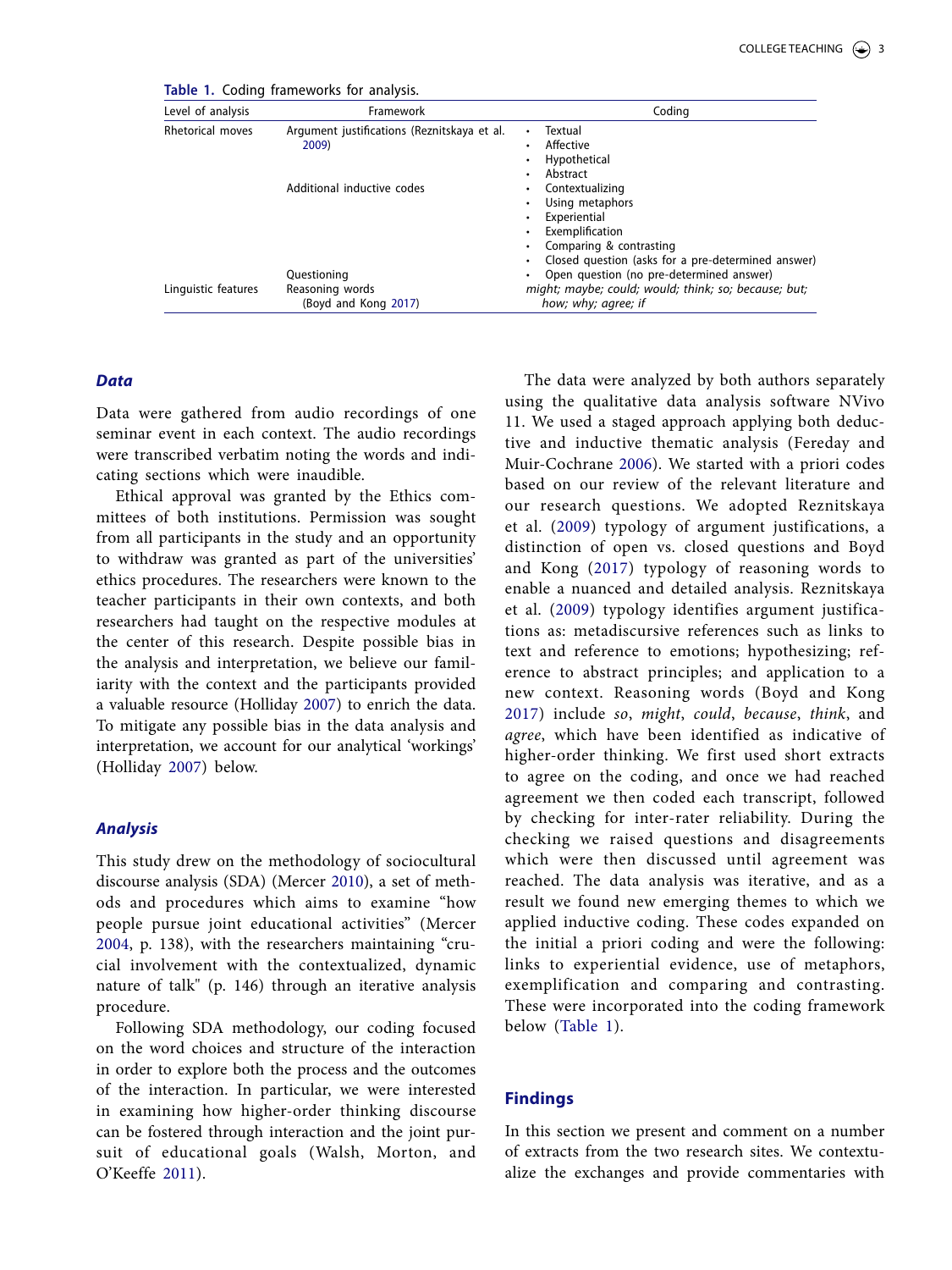reference to the scaffolding and evidencing of higher-order thinking.

In extract 1, the tutor and S1 are discussing motivation as a variable in second language acquisition (SLA). Of particular significance in this extract are the tutor's questioning strategy which involves open questions encouraging reflections on personal experiences, and the student's metadiscursive references to text.

#### *Extract 1 (university A)*

- T: So what's that got to do with second language acquisition then? Because his research is very much in this area. So do you think that that is helpful to the language teacher, to know that this might be happening?
- S1: I think it's talking about some conflict that has to occur, in the article that we've read, between what you know and what you are about to find out about second language acquisition. So if you have that conflict then that will take your development further.
- T: Mmm.
- S1: Because then there is obviously something that you are lacking.
- T: Mmm. And as a teacher?
- S1: It, also as a teacher in your methodology.
- T: When you teach, so when you're teaching English to someone, what about their motivations?
- S1 Well, if you're not able to motivate them then maybe you start doing some soul searching. You know, what's happening, why isn't this lesson clicking with the students? Or, you know, that's what I mean by the conflict, that you have certain expectations maybe and you're hoping that the students will be engaged enough, but it's, for some reason it's not happening. Then you go back and you say, okay, because I do that a lot as a teacher and see how I can make some adjustments and then try it again and test it. And, so that's what I mean when I talk about that conflict.

The tutor asks a number of open questions in this extract which promote higher-order thinking. She supports application of theory to practice with the question "*is it helpful to the language teacher?*" and orients the student to the disciplinary concept (motivation) with the question "*When you teach, so when you're teaching English to someone, what about their motivations*?" In terms of evidencing higher-order thinking, S1 makes reference to the text to support her argument, e.g., "*it's talking about," "in the article"* and justifies her points through reference to her personal experiences, e.g., "*because I do that a lot as a teacher*." To further evidence higher-order thinking she draws on a number of linguistic devices: "*if, so, because*," as well as a hedging marker "*maybe*."

Extract 2 below is part of the continuing discussion on individual variables, motivation in SLA. The trajectory of the tutor's questions guides students toward higher-order thinking through probing and encouraging links between theory and practice.

#### *Extract 2 (university A)*

T: But is it all taking into account all the theories you've been thinking about?

S1: Yes.

- T: So is it always what the teacher does in the classroom that affects an individual's motivation to learn? What else could it be that's causing them to feel demotivated? it might be nothing to do with the teacher.
- S1: Oh, yes, it could be their own inner conflicts as well, yes. Or…
- S2: Yes, there are many factors.
- S1: Many factors, yes.
- S2: Like, maybe the parents, the family play a very important role. If the child was born in a family where the parents just don't think highly of education, you just grow up and earn money. Okay, let's do business together. What's the point of going into a university?
- S1: Yes, I agree with Tracy, it's very much the family pressures.

The tutor's first question elicits a short response, so she asks a number of probing questions as a follow up. These follow up questions aim to guide students to explore other factors which impact on motivation, other than the teacher. The tutor asks an open question "*what else could it be*?" immediately followed by a prompt "*it might be nothing to do with the teacher*." This line of questioning encourages an exchange between both S1 and S2 in which they provide elaborate responses.

S1 and S2 evidence higher-order thinking through a number of linguistic devices, mostly "*if*" and "*could*" to discuss hypothetical situations and generate alternative theories. The use of exemplification is seen in S2's response where she discusses a family context and links this to sources of motivation. These examples of higher-order thinking are supported by the tutor's questioning strategy.

<span id="page-5-0"></span>In extract 3, the tutor and students are discussing sample statements from an attitude/motivation test battery developed by educational psychologists MacIntyre and Gardner ([1991](#page-8-16), p. 61). They are discussing the statements "I wish I were fluent in French" and "I would really like to learn French." In this extract we can see the key role a text can play in orienting discussion and supporting arguments.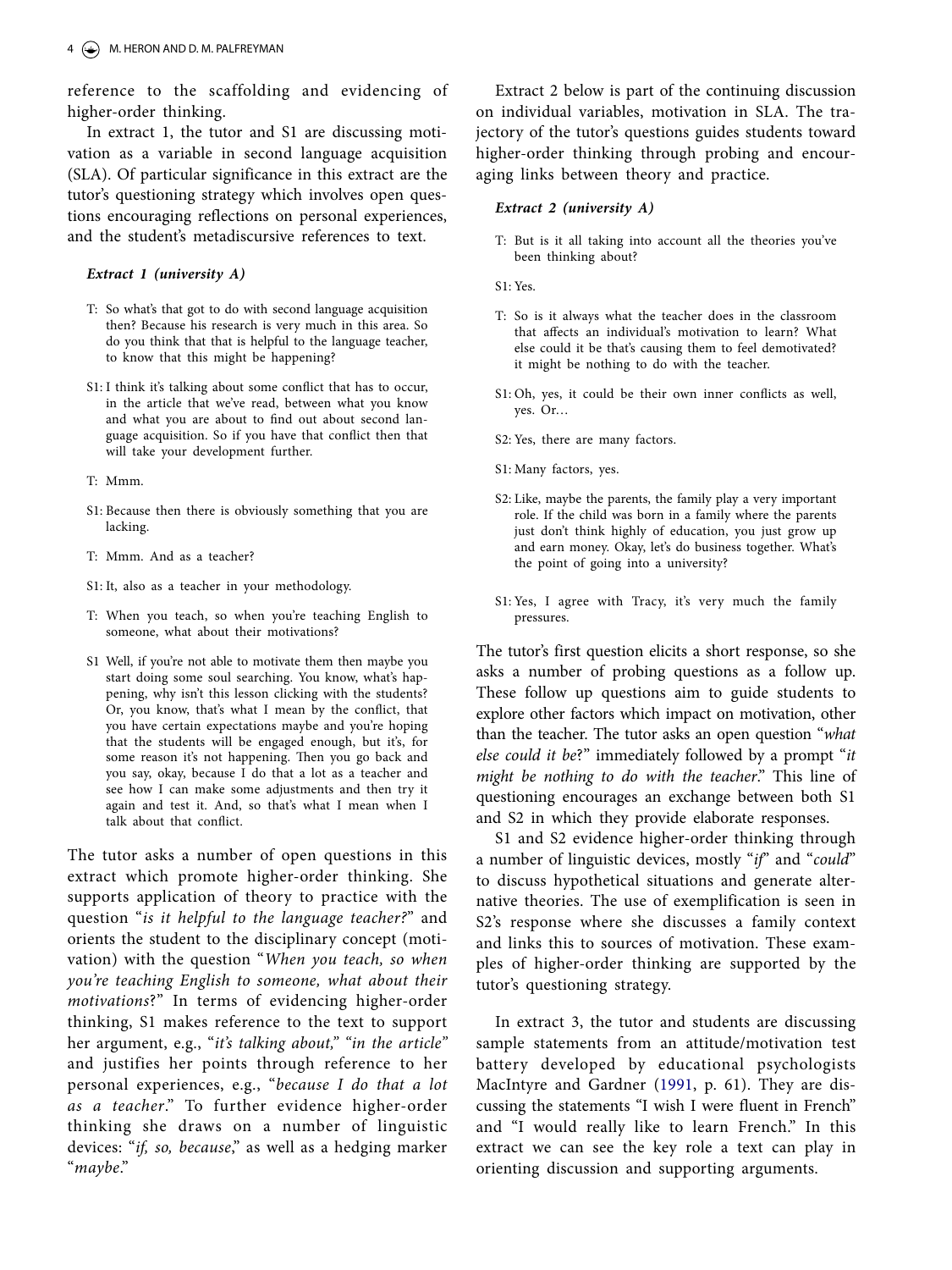#### *Extract 3 (university A)*

- T: And just interest in foreign languages and interest in people who speak other languages. What about number three then, Tracy? What do you think they were after when they asked, I wish I were fluent in French [unclear]?
- S1: They were, they were talking, like, the motivation of learning one's, of learning this language. But just now I was thinking, like, number eight is quite similar, I would really like to learn French.

S2: Yes.

- S1: Yes, it's similar.
- T: Mmm yes
- S1: But number three is just, like, thinking about it. I don't mind being fluent in French, I want it, but number eight is really taking action.
- T: Yes, I think that's the point, isn't it? Number eight…

Although the tutor's question "*what do you think they were after*" is a closed question, reference to the authors ("they") or text elicits an elaborate answer from S1. S1 supports her argument through textual references "*They were talking about*…," comparison "*number eight is quite similar*" and the use of "*but*" as a linguistic device. There are a number of metadiscursive references by both tutor and S1 demonstrating how talk around the text can support and evidence higher-order thinking.

In extract 4, the tutor and students are discussing their feelings about learning English. This extract demonstrates the use of metaphors as argument justification and teacher questioning through probing.

#### *Extract 4 (university B)*

- T: But the emotion isn't there? Does English make you feel happy?
- S1: What do you think?
- S2: It does for me, but I don't know.
- T: It makes you feel happy?
- S2: Yes, it makes me feel happy, like I like music... It's a new world, so we're just, like, going to a new world. So music, books, like for me, I like young adult books, so…
- T: In English?
- S1: Yes, I don't have that much in Arabic about younger adults, so that's like a new door. Self-improvement, I like don't find a lot, there's not much material on self-improvement, like, in Arabic. I can find them. It's not like…

The tutor's probing questions "*It makes you feel happy*?" and "*In English*" seem to strike an emotional

chord with S2, prompting elaborated responses in which she uses a number of metaphors: "*it's a new world*," "*like going to a new world*," "*like a new door*." S2 draws on the linguistic devices "*but*," "*so*," *"like"* to evidence reasoning. Although the tutor uses closed questions (yes/no questions), these are arguably "in service of" higher-order thinking as they prompt students' emotional connection to the topic and use of metaphors.

Extract 5 is a continuation of the discussion on learning English and demonstrates tutor questioning which aims to encourage students to contribute to the group discussion and build on each other's ideas.

#### *Extract 5 (university B)*

- T: So can you relate to what she's saying?
- S1: Yes, she said it improves her knowledge.
- S2: It's easier, like, you don't know, sometimes it's easier.
- S1: It's like an achievement, I think, that I know how to speak English. Because it makes me capable of doing things that others can't do, like in situations where there are English speakers and there are no Arabic speakers, I can speak. Like, if I have someone with me who doesn't speak Arabic, I can translate.
- T: Exactly, you can do it. That's interesting.

The tutor invites the class to respond to an earlier student contribution "*So can you relate to what she's saying*?" This metadiscursive question prompts a number of exchanges between S1 and S2 in which they build on the earlier contribution. S1 provides her own argument and justifies why she feels learning English is an achievement. She does this through exemplification, e.g., "*like in situations where there are*." Higher-order thinking is evidenced through S1's use of the linguistic devices "*I think*" and "*because*." We see in this exchange how the open question inviting students to build on earlier student ideas can scaffold group thinking in which the class builds knowledge together.

# **Discussion**

The aim of this study was to explore how higher-order thinking can come about through the trajectory of tutor and student talk in seminar interaction. The skills of argumentation, justification and reasoning are required for students to make sense of the content and of their own experiences, and to engage with their disciplinary concepts at a higher cognitive and discursive level. As research has identified, high quality educational dialogue (Michaels, O'Connor, and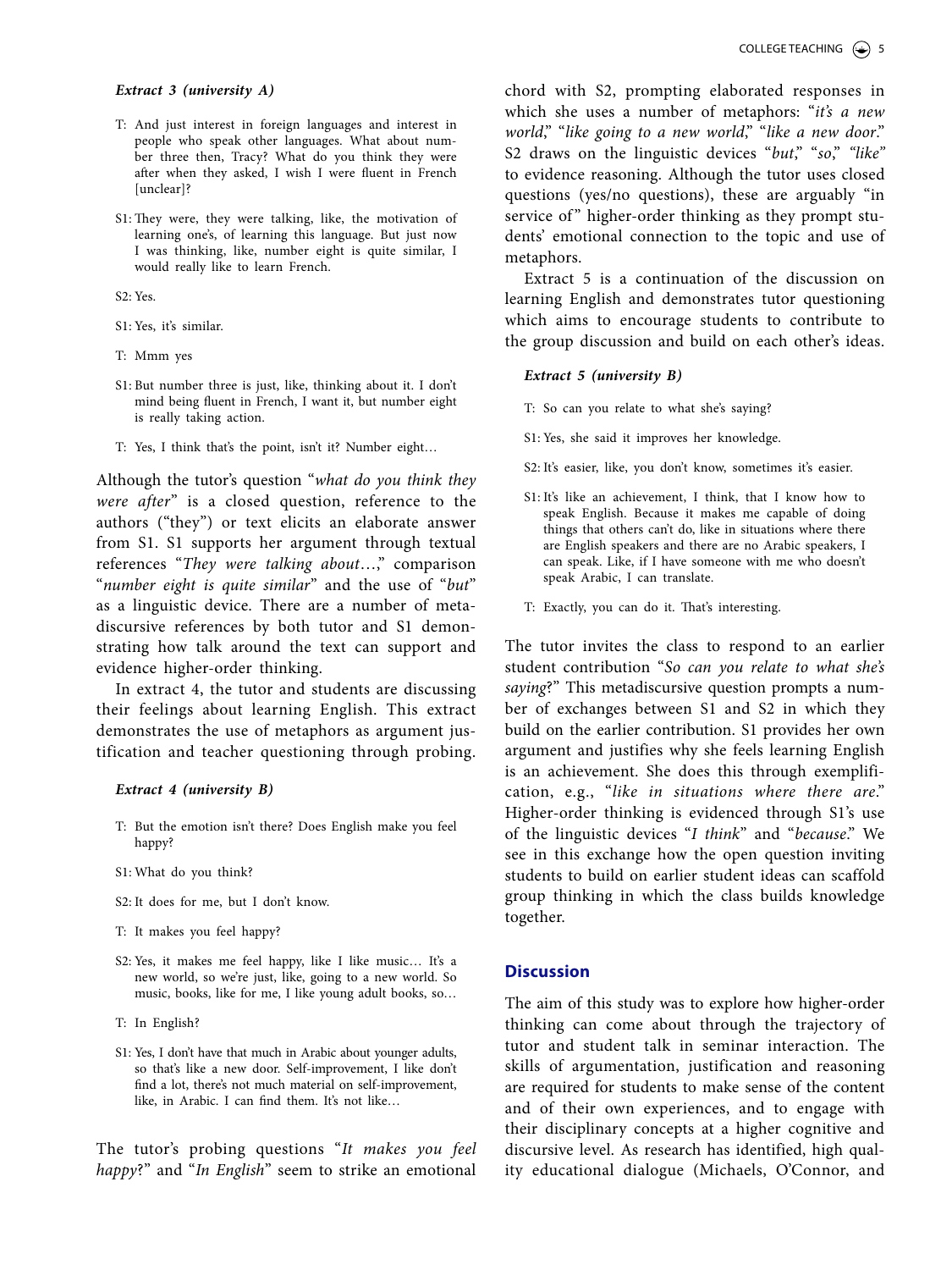Resnick [2008\)](#page-9-10) and metacognitive awareness (Howe et al. [2019\)](#page-8-4) are linked to academic success (Henning [2005\)](#page-8-17). Key to the development of disciplinary understanding is the ability of tutors and students to use appropriate questioning and to support claims with evidence from both scholarship and experience. In this section we discuss key findings and make suggestions for teaching practice.

## *Evidencing higher-order thinking*

Within a context of exploratory talk and accountable talk, in which students justify opinions and use evidence from experience and theory, and in a classroom atmosphere of collective and cumulative teaching in which students and tutor work together to develop a chain of thinking, the data points to a number of rhetorical and linguistic features of higher-order thinking. Drawing on an extended framework of argument justification developed by Reznitskaya et al. [\(2009\)](#page-9-6), we found that students integrated their personal experiences and internal discourses into justification, using this as evidence for thinking. We suggest that in the two teacher education contexts, use of experience as evidence, and as exemplification, reflects integrative, meaningful learning (DeWaelsche [2015](#page-8-18)). In addition, students made use of metaphors, evidencing higher-order thinking through creativity. We therefore suggest that argument justification moves be extended to include the use of experience as evidence and use of metaphor which evidences creativity, a higher-order thinking skill (DeWaelsche ([2015](#page-8-19)). In terms of linguistic devices, students drew on a number of reasoning words as identified by Boyd and Kong ([2017](#page-8-20)).

## <span id="page-7-0"></span>*Supporting higher-order thinking*

In the context of seminars with their inherent constraints, such as the planned curriculum, students' language proficiency in English and reluctance of students to participate, we suggest that there are features of student and teacher talk which may more directly support higher-order thinking. We suggest that in the way that closed questions may be 'in service of' a dialogic classroom (Boyd and Markarian [2015](#page-8-21)), certain rhetorical moves may also operate 'in service of ' higher-order thinking.

Tutors' questioning was key to encouraging and scaffolding higher-order thinking. Tutors used both open questions (e.g., "what about.") and display questions (e.g., **"**what do you think they were after"), but more significantly, asked metadiscursive questions which made reference to texts and personal experiences, both in the context of the classroom and beyond. Furthermore, tutors invited students to build on each others' ideas (e.g., **"**can you relate to what she is saying"). This co-creation of meaning and elaboration of ideas has been found to support curriculum understanding in a school context (Vrikki et al. [2019](#page-9-11)) and there is no reason to doubt the same association in higher education.

## <span id="page-7-1"></span>*Teaching implications*

Whilst we identified additional argument justifications, the data demonstrated that students in general drew on a limited range of rhetorical moves and reasoning words.

Based on the empirical data, we make a number of suggestions for teaching practice.

Firstly, tutors can encourage students to broaden their use of argument justifications through raising awareness of rhetorical and linguistic devices as well as through tutor modeling and questioning. For example, tutors can encourage students to use metaphors, personal experiences and examples when supporting and justifying claims or points of view. Tutors can also explicitly ask students to use reasoning words such as *might* and *because* through worksheets, sentence stems and other teaching scaffolds. This can support all students, including those who have English as a second language.

Secondly, tutors can monitor their classroom talk, in particular their questioning strategies. For example, they can record their seminars, an activity easily accessible in current online teaching contexts. Using these recordings and transcripts, they can analyze their use of the different types of questioning (open vs display) as well as the responses which these elicit from students.

Thirdly, seminar preparation and choice of topics can scaffold students in making personal, scholarly and experiential links with the content of the seminar. This will encourage students to make textual connections and references which may be further supported through the use of artifacts. Tutors can choose topics to which students can make meaningful and personal references. This may avoid stress and anxiety, providing students with the opportunity to "try out their voices in the new discourse in non-threatening environments" (Wilson [2016,](#page-9-12) p. 264).

<span id="page-7-2"></span>Fourthly, tutors can ask more metadiscursive questions such as referencing texts and encouraging students to reflect on their personal experiences. Using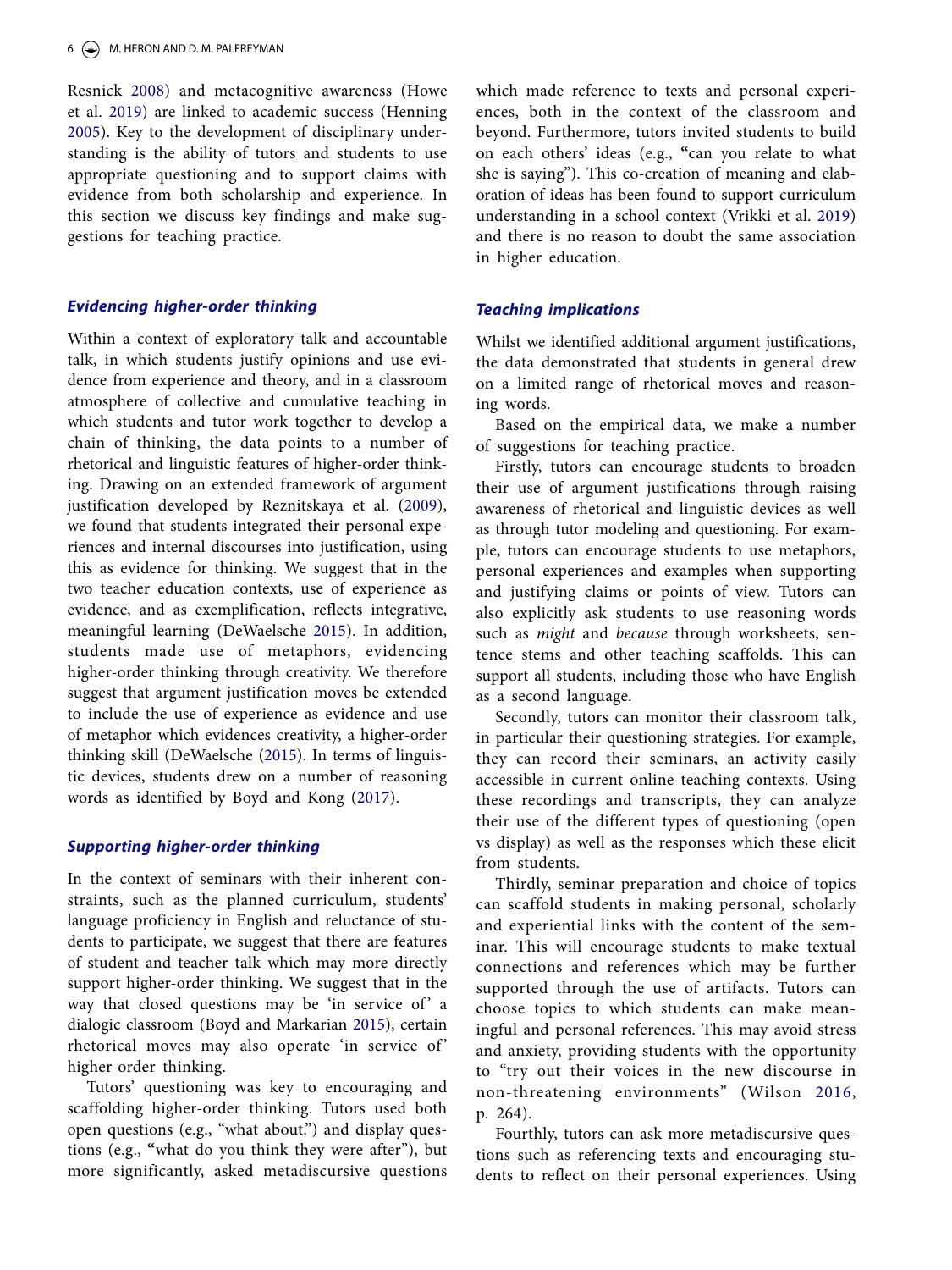artifacts, such as texts, can scaffold students' argumentation through comparing and contrasting (Hennessy et al. [2021](#page-8-22)).

Finally, students themselves can develop their classroom talk by planning their argument justifications and consciously choosing which strategy to use. Metacognitive awareness of classroom talk has been shown to support academic achievement in a school context (Howe et al. [2019](#page-8-23)) and we believe such linguistic and metacognitive awareness would be relevant in a higher education context.

# **Conclusion**

In this study we set out to explore how students and tutors scaffold and evidence higher-order thinking in a seminar context. We recognize that our study is somewhat limited due to the small sample size and the limited contexts. All participants were female, studying the same subject (SLA) in a TESOL module, with similar linguistic backgrounds (both teachers were L1 speakers of English, all students were L2 speakers of English). These limitations notwithstanding, our exploratory study has highlighted some key rhetorical and linguistic features of quality educational discourse in a HE seminar context. We build on Reznitskaya et al. ([2009\)](#page-9-6) framework of argument justifications and add further justifications such as using metaphors and metadiscursive references. How students and tutors use language to scaffold, probe and evidence higher-order thinking is fundamental to the thinking process itself. The development of disciplinary understanding rests on exploratory and accountable talk, as identified in this study, and thus is of relevance to seminars in any disciplinary context. By using a full range of rhetorical and linguistic devices students can both embody higher-order thinking and develop as critical thinkers (Davies and Barnett [2015\)](#page-8-24).

# <span id="page-8-25"></span>**ORCID**

Marion Heron **b** <http://orcid.org/0000-0002-6129-1265>

# **References**

<span id="page-8-1"></span>Alexander, R. A., F. C. Hardman, and J. Hardman. [2017.](#page-2-2) "Changing Talk, Changing Thinking: Interim Report from the In-House Evaluation of the CPRT/UoY Dialogic Teaching Project." Research Report. University of York and Cambridge Primary Review Trust. [http://eprints.](http://eprints.whiterose.ac.uk/151061/1/Alexander_Hardman_hardman_2017_.pdf) [whiterose.ac.uk/151061/1/Alexander\\_Hardman\\_hard](http://eprints.whiterose.ac.uk/151061/1/Alexander_Hardman_hardman_2017_.pdf)[man\\_2017\\_.pdf](http://eprints.whiterose.ac.uk/151061/1/Alexander_Hardman_hardman_2017_.pdf).

- <span id="page-8-5"></span>Alexander, R. J. [2005](#page-2-3). "Culture, Dialogue and Learning: Notes from an Emerging Pedagogy." [http://mmiweb.org.](http://mmiweb.org.uk/hull/site/pt/downloads/alexander_dialogicteaching.pdf) [uk/hull/site/pt/downloads/alexander\\_dialogicteaching.pdf](http://mmiweb.org.uk/hull/site/pt/downloads/alexander_dialogicteaching.pdf)
- <span id="page-8-21"></span><span id="page-8-7"></span>Boyd, M. P., and W. C. Markarian. [2015.](#page-3-0) "Dialogic Teaching and Dialogic Stance: Moving beyond Interactional Form." *Research in the Teaching of English* 49 (3):272.
- <span id="page-8-20"></span><span id="page-8-6"></span>Boyd, M., and Y. Kong. [2017.](#page-3-1) "Reasoning Words as Linguistic Features of Exploratory Talk: Classroom Use and What It Can Tell Us." *Discourse Processes* 54 (1) :62–81. doi: [10.1080/0163853X.2015.1095596.](https://doi.org/10.1080/0163853X.2015.1095596)
- <span id="page-8-24"></span>Davies, M., and R. Barnett. [2015.](#page-8-25) "Introduction." In: *The Palgrave Handbook of Critical Thinking in Higher Education*, edited by M. Davies, and R. Barnett, 1–26. New York: Palgrave Macmillan.
- <span id="page-8-19"></span><span id="page-8-18"></span>DeWaelsche, S. A. [2015.](#page-7-0) "Critical Thinking, Questioning and Student Engagement in Korean University English Courses." *Linguistics and Education* 32:131–47. doi: [10.1016/j.linged.2015.10.003](https://doi.org/10.1016/j.linged.2015.10.003).
- <span id="page-8-15"></span>Fereday, J., and E. Muir-Cochrane. [2006](#page-4-1). "Demonstrating Rigor Using Thematic Analysis: A Hybrid Approach of Inductive and Deductive Coding and Theme Development." *International Journal of Qualitative Methods* 5 (1):80–92. [Database] doi: [10.1177/160940690600500107.](https://doi.org/10.1177/160940690600500107)
- <span id="page-8-3"></span>Ghanizadeh, A. [2017.](#page-2-4) "The Interplay between Reflective Thinking, Critical Thinking, Self-Monitoring, and Academic Achievement in Higher Education." *Higher Education* 74 (1):101–14. doi: [10.1007/s10734-016-0031-y.](https://doi.org/10.1007/s10734-016-0031-y)
- <span id="page-8-22"></span><span id="page-8-9"></span>Hennessy, S., E. Calcagni, A. Leung, and N. Mercer. [2021.](#page-3-2) "An Analysis of the Forms of Teacher-Student Dialogue That Are Most Productive for Learning." *Language and Education* 1–26. doi: [10.1080/09500782.2021.1956943.](https://doi.org/10.1080/09500782.2021.1956943)
- <span id="page-8-17"></span><span id="page-8-8"></span>Henning, J. E. [2005](#page-3-3). "Leading Discussions: Opening up the Conversation." *College Teaching* 53 (3):90–4. doi: [10.3200/](https://doi.org/10.3200/CTCH.53.3.90-94) [CTCH.53.3.90-94](https://doi.org/10.3200/CTCH.53.3.90-94).
- <span id="page-8-10"></span>Heron, M. [2019](#page-3-4). "Pedagogic Practices to Support International Students in Seminar Discussions." *Higher Education Research & Development* 38 (2):266–79.
- <span id="page-8-12"></span><span id="page-8-11"></span>Holliday, A. [2007](#page-4-2). *Doing and Writing Qualitative Research*. Trowbridge: Sage.
- <span id="page-8-23"></span><span id="page-8-4"></span>Howe, C., S. Hennessy, N. Mercer, M. Vrikki, and L. Wheatley. [2019.](#page-2-5) "Teacher–Student Dialogue during Classroom Teaching: Does It Really Impact on Student Outcomes?" *Journal of the Learning Sciences* 28 (4-5):462– 512. doi: [10.1080/10508406.2019.1573730.](https://doi.org/10.1080/10508406.2019.1573730)
- <span id="page-8-2"></span>Kealey, B. T., J. Holland, and M. Watson. [2005](#page-2-6). "Preliminary Evidence on the Association between Critical Thinking and Performance in Principles of Accounting." *Issues in Accounting Education* 20 (1):33–49. doi: [10.2308/](https://doi.org/10.2308/iace.2005.20.1.33) [iace.2005.20.1.33](https://doi.org/10.2308/iace.2005.20.1.33).
- <span id="page-8-0"></span>Krathwohl, D. R. [2002](#page-2-7). "A Revision of Bloom's Taxonomy: An Overview." *Theory into Practice* 41 (4):212–8. doi: [10.1207/s15430421tip4104\\_2](https://doi.org/10.1207/s15430421tip4104_2).
- <span id="page-8-16"></span>MacIntyre, P. D., and R. C. Gardner. [1991](#page-5-0). "Language Anxiety: Its Relationship to Other Anxieties and to Processing in Native and Second Languages." *Language Learning* 41 (4):513–34. doi: [10.1111/j.1467-1770.1991.](https://doi.org/10.1111/j.1467-1770.1991.tb00691.x) [tb00691.x](https://doi.org/10.1111/j.1467-1770.1991.tb00691.x).
- <span id="page-8-14"></span>Mercer, N. [2004](#page-4-3). "Sociocultural Discourse Analysis." *Journal of Applied Linguistics* 1 (2):137–68. doi: [10.1558/](https://doi.org/10.1558/japl.2004.1.2.137) [japl.2004.1.2.137](https://doi.org/10.1558/japl.2004.1.2.137).
- <span id="page-8-13"></span>Mercer, N. [2010](#page-4-4). "The Analysis of Classroom Talk: Methods and Methodologies." *The British Journal of Educational Psychology* 80 (Pt 1):1–14. doi: [10.1348/000709909X479853.](https://doi.org/10.1348/000709909X479853)